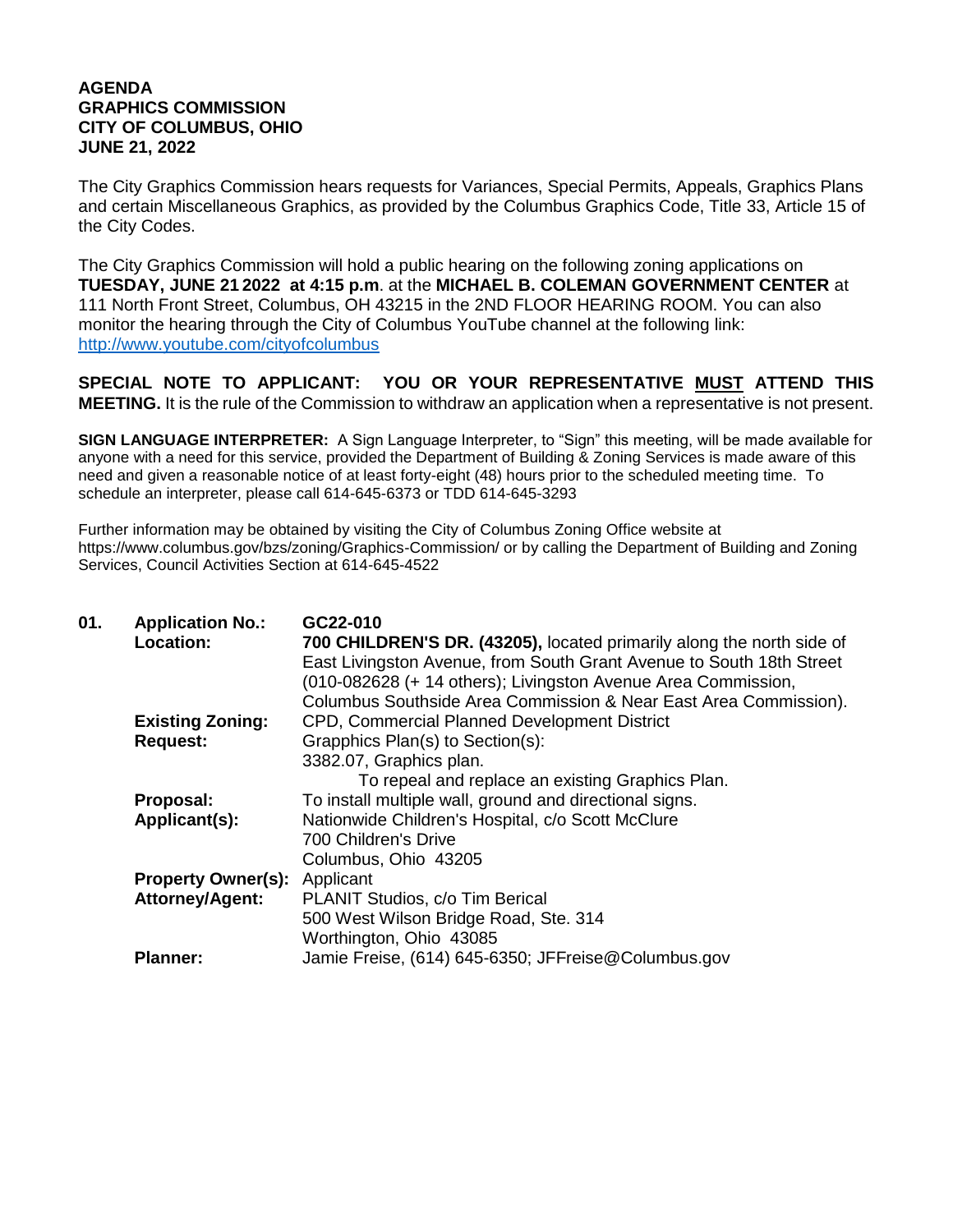| 02. | <b>Application No.:</b><br>Location:       | GC22-011<br>1415 OLD LEONARD AVE. (43219), located on the south side of Old<br>Leonard Avenue, north of I-670 (010-231120; North Central Area<br>Commission).                                                                                                                                                                                                                         |
|-----|--------------------------------------------|---------------------------------------------------------------------------------------------------------------------------------------------------------------------------------------------------------------------------------------------------------------------------------------------------------------------------------------------------------------------------------------|
|     | <b>Existing Zoning:</b><br><b>Request:</b> | M, Manufacturing District<br>Variance(s) to Section(s):<br>3377.20(A), Permanent on-premises wall and window signs.<br>To allow a sign on a wall that does not enclose the use.<br>3377.24(D), Wall signs for individual uses.<br>To increase the graphic area for two side wall signs from 16 square<br>feet to 548 square feet (Carr Supply) and to 481 square feet<br>(WinSupply). |
|     | Proposal:<br>Applicant(s):                 | To install two additional wall signs.<br>WinSupply, c/o Jake Riley<br>1415 Old Leonard Avenue<br>Columbus, Ohio 43219                                                                                                                                                                                                                                                                 |
|     | <b>Property Owner(s):</b>                  | <b>Wholesalers Property Co LLC</b><br>3110 Kettering Boulevard<br>Dayton, Ohio 45439                                                                                                                                                                                                                                                                                                  |
|     | <b>Attorney/Agent:</b>                     | Underhill & Hodge, c/o Eric Zartman, Atty.<br>8000 Walton Parkway, Suite 206<br>New Albany, Ohio 43054                                                                                                                                                                                                                                                                                |
|     | <b>Planner:</b>                            | Steven Smedley, 614-645-6130; SFSmedley@Columbus.gov                                                                                                                                                                                                                                                                                                                                  |
| 03. | <b>Application No.:</b><br>Location:       | GC22-013<br>3136 TRABUE RD. (43204), located on the northeast corner of Trabue<br>Road and Dublin Road (560-183817; West Scioto Area Commission).                                                                                                                                                                                                                                     |
|     | <b>Existing Zoning:</b><br><b>Request:</b> | M, Manufacturing District<br>Special Permit(s) to Section(s):<br>3378.01, General provisions.                                                                                                                                                                                                                                                                                         |
|     | Proposal:<br>Applicant(s):                 | To grant a special permit for an off-premises ground sign.<br>To install an off-premises ground sign.<br>Marble Cliff Canyon LLC c/o Dave Perry<br>411 East Town Street, Floor 1<br>Columbus, Ohio 43215                                                                                                                                                                              |
|     | <b>Property Owner(s):</b>                  | Marble Cliff Canyon LLC c/o Steve Bollinger<br>842 North 4th Street, Suite 200<br>Columbus, Ohio 43215                                                                                                                                                                                                                                                                                |
|     | <b>Attorney/Agent:</b>                     | <b>Charles Campisano</b><br>842 North 4th Street, Suite 200<br>Columbus, Ohio 43215                                                                                                                                                                                                                                                                                                   |
|     | <b>Planner:</b>                            | Steven Smedley, (614 )645-6130; SFSmedley@columbus.gov                                                                                                                                                                                                                                                                                                                                |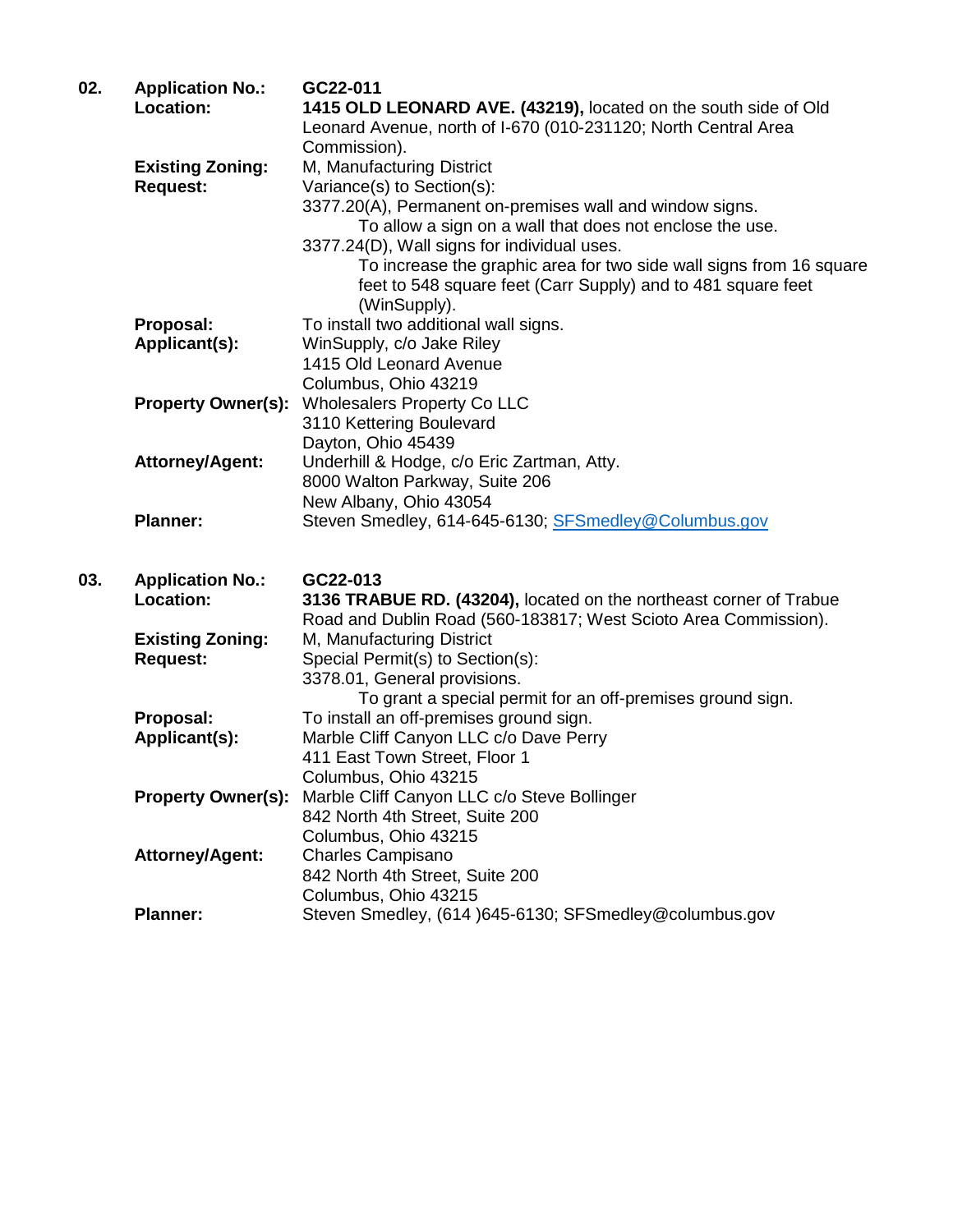| 04. | <b>Application No.:</b><br>Location: | GC22-014<br>2130 QUARRY TRAILS DRIVE (43201), located on the east side of Quarry<br>Trails Drive (010-299079; West Scioto Area Commision). |
|-----|--------------------------------------|--------------------------------------------------------------------------------------------------------------------------------------------|
|     | <b>Existing Zoning:</b>              | M, Manufacturing District                                                                                                                  |
|     | <b>Request:</b>                      | Variance(s) to Section(s):                                                                                                                 |
|     |                                      | 3377.20(B), Permanent On-Premises Wall and Window Signs                                                                                    |
|     |                                      | To allow a wall sign on a wall not enclosing the ground and first (or                                                                      |
|     |                                      | first and second) floor levels of the building.                                                                                            |
|     | Proposal:                            | To allow a 30 square-foot wall sign on the third floor of a building.                                                                      |
|     | Applicant(s):                        | QT Office I, LLC c/o Dave Perry                                                                                                            |
|     |                                      | 411 East Town St, FI 1                                                                                                                     |
|     |                                      | Columbus, Ohio, 43215                                                                                                                      |
|     | <b>Property Owner(s):</b>            | QT Office I, LLC; c/o Steve Bollinger                                                                                                      |
|     |                                      | 842 North 4th Street, Suite 200                                                                                                            |
|     |                                      | Columbus, Ohio 43215                                                                                                                       |
|     | <b>Attorney/Agent:</b>               | <b>Charles Campisano</b>                                                                                                                   |
|     |                                      | 842 North 4th Street, Suite 200<br>Columbus, Ohio 43215                                                                                    |
|     | <b>Planner:</b>                      | Adam Trimmer, (614) 645-1469; ADTrimmer@Columbus.gov                                                                                       |
|     |                                      |                                                                                                                                            |
|     |                                      |                                                                                                                                            |
| 05. | <b>Application No.:</b>              | GC22-015                                                                                                                                   |
|     | Location:                            | 726 W. BROAD ST. (43222), located at the northwest corner of West                                                                          |
|     |                                      | Broad Street and North Green Street. (010-022934; Franklinton Area                                                                         |
|     |                                      |                                                                                                                                            |
|     |                                      | Commission).                                                                                                                               |
|     | <b>Existing Zoning:</b>              | C-4, Commercial District                                                                                                                   |
|     | <b>Request:</b>                      | Variance(s) to Section(s):                                                                                                                 |
|     |                                      | 3372.606, Graphics.                                                                                                                        |
|     |                                      | To allow an automatic changeable copy sign in the Urban                                                                                    |
|     |                                      | Commercial Overlay.                                                                                                                        |
|     | Proposal:                            | To legitmize an electronic fuel pricing sign within the Urban Commercial                                                                   |
|     |                                      | Overlay.                                                                                                                                   |
|     | Applicant(s):                        | Majha Oil, LLC                                                                                                                             |
|     |                                      | 2289 Middletown-Eaton Road.                                                                                                                |
|     |                                      | Middletown, Ohio 45042                                                                                                                     |
|     | <b>Property Owner(s):</b>            | Applicant                                                                                                                                  |
|     | <b>Attorney/Agent:</b>               | Mitchell Powell, C & B Sign Services<br>3620 Highland Green                                                                                |
|     |                                      | Cincinnati, Ohio 45245                                                                                                                     |
|     | <b>Planner:</b>                      | Jamie Freise, (614) 645-6350; JFFreise@Columbus.gov                                                                                        |